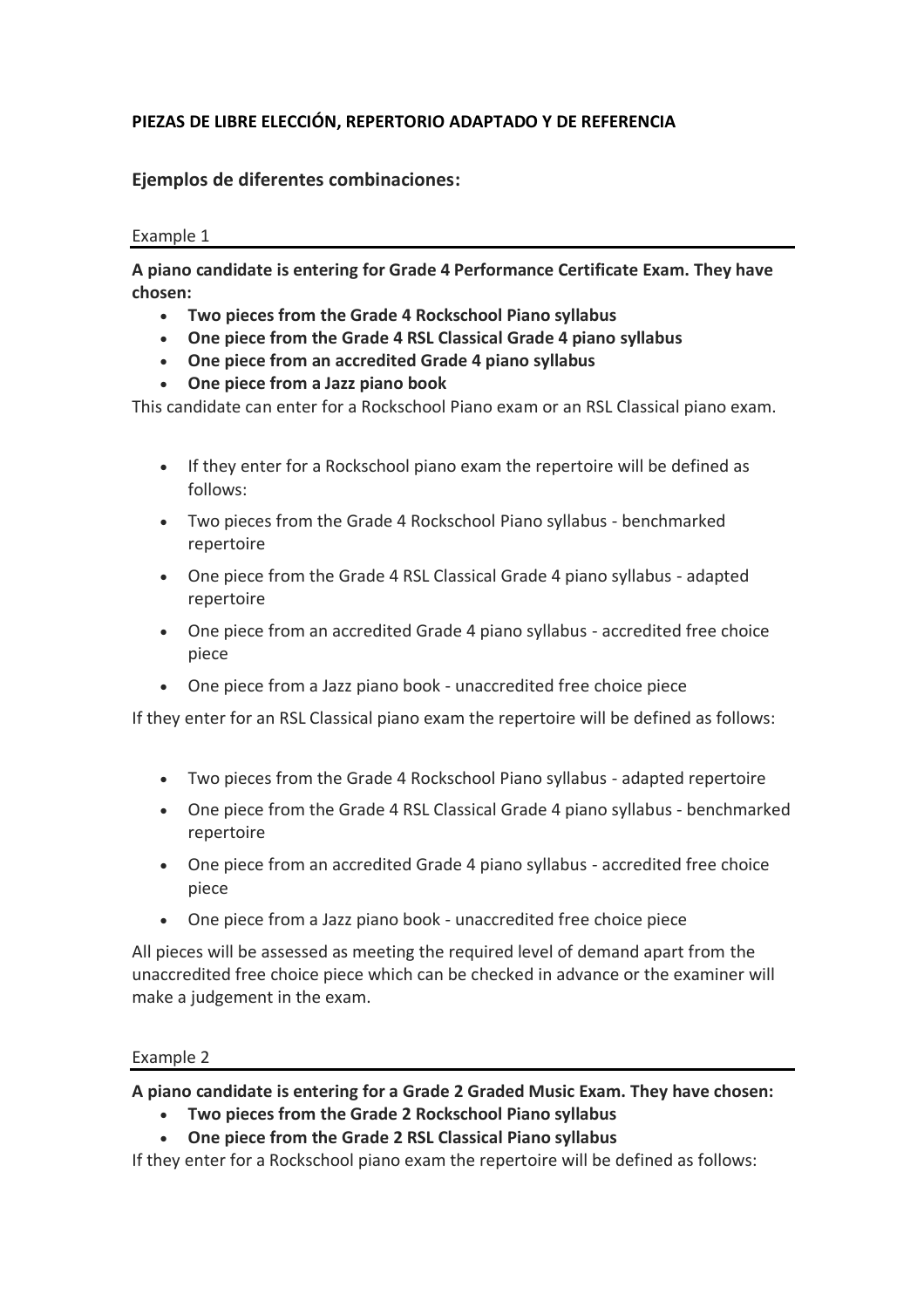- Two pieces from the Grade 2 Rockschool Piano syllabus benchmarked repertoire
- One piece from the Grade 2 RSL Classical Piano syllabus adapted repertoire
- they will need to prepare the Technical Exercises and Unseen Tests from the Grade 2 Rockschool Piano syllabus

If they enter for an RSL Classical exam the repertoire will be defined as follows:

- Two pieces from the Grade 2 Rockschool Piano syllabus (Grade 2) adapted repertoire
- One piece from the Grade 2 RSL Classical Piano syllabus (Grade 2) benchmarked repertoire
- they will need to prepare the Technical Exercises and Unseen Tests from the Grade 2 RSL Classical Piano syllabus

All pieces will be assessed as meeting the required level of demand.

# Example 3

An Electric Guitar candidate is entering for a Grade 5 Graded Music Exam. They have chosen:

- One piece from the Grade 5 Rockschool Electric Guitar syllabus
- One piece from the Grade 5 Rockschool Acoustic Guitar syllabus
- One piece from the Grade 5 2012 Rockschool Electric Guitar syllabus

The repertoire will be defined as follows:

- One piece from the Grade 5 Rockschool Electric Guitar syllabus benchmarked repertoire
- One piece from the Grade 5 Rockschool Acoustic Guitar syllabus adapted repertoire
- One piece from the Grade 5 2012 Rockschool Electric Guitar syllabus accredited free choice piece

All pieces will be assessed as meeting the required level of demand.

### Example 4

**An Acoustic Guitar candidate is entering for a Grade 2 Performance Certificate Exam. They have chosen:**

- **Two pieces from the Grade 2 Rockschool Acoustic Guitar syllabus**
- **Two pieces from an accredited Grade 2 Classical Guitar syllabus**
- **One piece from the Grade 2 Rockschool Electric Guitar syllabus**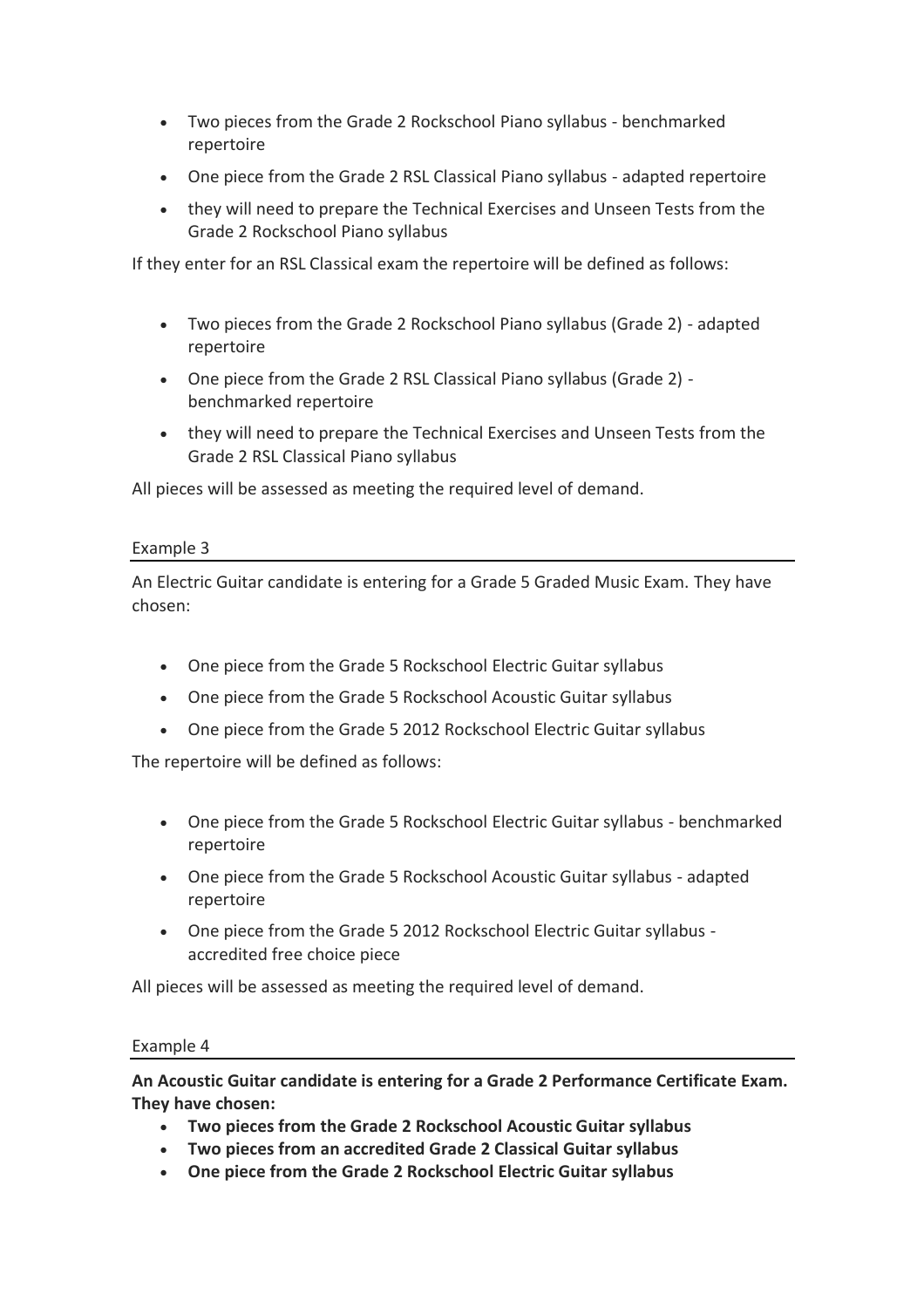The repertoire will be defined as follows:

- Two pieces from the Grade 2 Rockschool Acoustic Guitar syllabus benchmarked repertoire
- Two pieces from an accredited Grade 2 Classical Guitar syllabus accredited free choice pieces
- One piece from the Grade 2 Rockschool Electric Guitar syllabus adapted repertoire

All pieces will be assessed as meeting the required level of demand.

# **Example 5**

**A Vocals candidate is entering for a Grade 8 Graded Music Exam. They have chosen:**

- **One piece from the 2021 Grade 8 Rockschool Vocals syllabus in a transposed key. They have sourced their own backing track**
- **One piece from the 2014 Grade 8 Rockschool Female Vocals syllabus in a transposed key. They have sourced their own backing track**
- **One piece from the Vocals Wider Repertoire list at Grade 8**

The repertoire will be defined as follows:

- One piece from the 2021 Grade 8 Rockschool Vocals syllabus in a transposed key. They have sourced their own backing track - adapted repertoire
- One piece from the 2014 Grade 8 Rockschool Female Vocals syllabus in a transposed key. They have sourced their own backing track - accredited free choice piece, presented as adapted repertoire
- One piece from the Vocals Wider Repertoire list at Grade 8 accredited free choice piece

The first two pieces will be assessed as meeting the required level of demand so long as the backing tracks chosen do not simplify the repertoire below the outcomes expected for the grade. This can be checked in advance or the examiner will make a judgement in the exam.

### Example 6

**A Vocals candidate is entering for a Grade 3 Performance Certificate Exam. They have chosen:**

- **Two pieces from the 2021 Grade 3 Rockschool Vocals syllabus in a transposed key. Both will be performed with the live accompaniment provided in the Grade Book**
- **One piece from an accredited Musical Theatre syllabus**
- **One piece from the 2014 Grade 3 Rockschool Male Vocals syllabus performed with the original backing track**
- **One piece from the 2014 Grade 3 Rockschool Male Vocals syllabus performed with a live accompaniment**